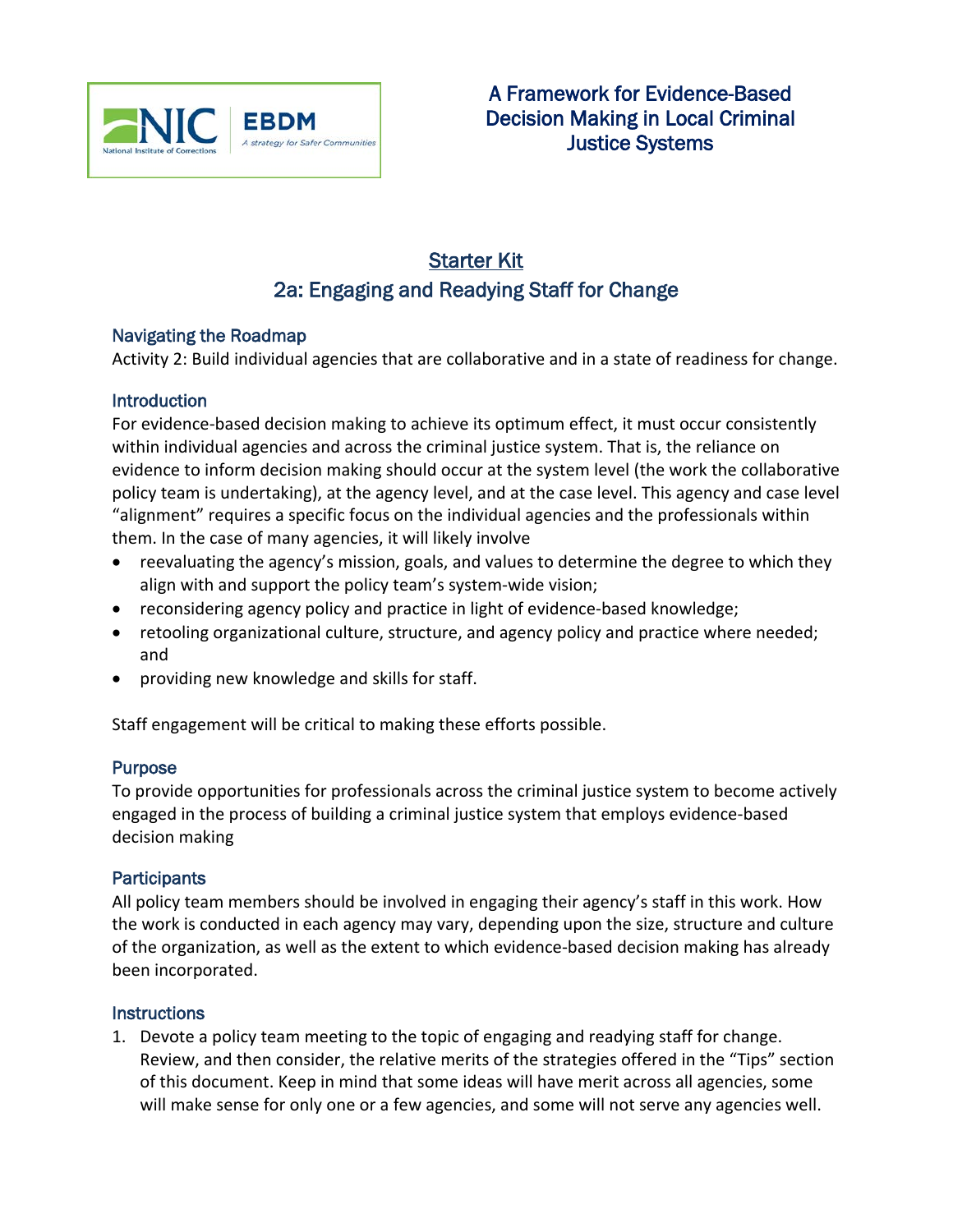- 2. As a team, generate a list of additional strategies for engaging and readying staff for change. Assess the merits of these additional ideas. For each strategy that has merit, develop an action plan that considers the involvement of
	- a. all agencies (those strategies that can be employed on a systemwide basis);
	- b. a cluster of agencies; or
	- c. single agencies.

Consider establishing work groups that draw upon the talents of agency staff to carry out these action plans. This both expands the capacity of the policy team to accomplish work and builds agency staff engagement.

3. Be sure that action plans include methods to monitor progress and assess the impact of the action plan. For instance, action plans might include routine report-backs to the policy team on activities and results. Action plans might also include objective measures to assess change over time. For instance, a simple ten-question survey administered to all agency staff at the beginning of the effort is an efficient way to capture baseline information. Repeating the survey at a later point in time will provide information about the effectiveness of the strategies adopted. The survey can be found in the Appendix. Alternatively, use the survey as a set of prompting discussion questions at an informal, "brown bag" lunch session.

#### Tips

The following are some possible strategies for engaging staff and readying them for potential changes that will result from involvement in the EBDM initiative:

• Establish a county-wide web page to share information. Possible content includes information about the national EBDM initiative, the county's involvement in the initiative (e.g., team members, action plan), and research findings.

#### Outreach Efforts

In Mesa County, Colorado, the policy team chair developed a standard presentation on EBDM and the policy team's work, which she gave at "brown bag lunches" in different agencies to begin to build more interest in the Initiative.

- Create a newsletter (electronic or paper) to share the kind of information described above.
- Create research briefs that highlight specific empirical findings and their relevance to the county's justice system.
- Convene cross-disciplinary briefings to increase agencies' knowledge about mission, roles, responsibilities, and activities to enhance understanding and foster new or improved working relationships.
- Convene brown bag lunches within or across agencies to build stronger working alliances particularly interdisciplinary alliances.
- Circulate research articles and seek reaction and input from staff about their findings, the extent to which local policies and practices reflect these findings, and/or ideas about how to advance current practice using these research findings.
- Administer surveys to staff to gauge their level of knowledge about particular matters and/or to seek their ideas, involvement, and input.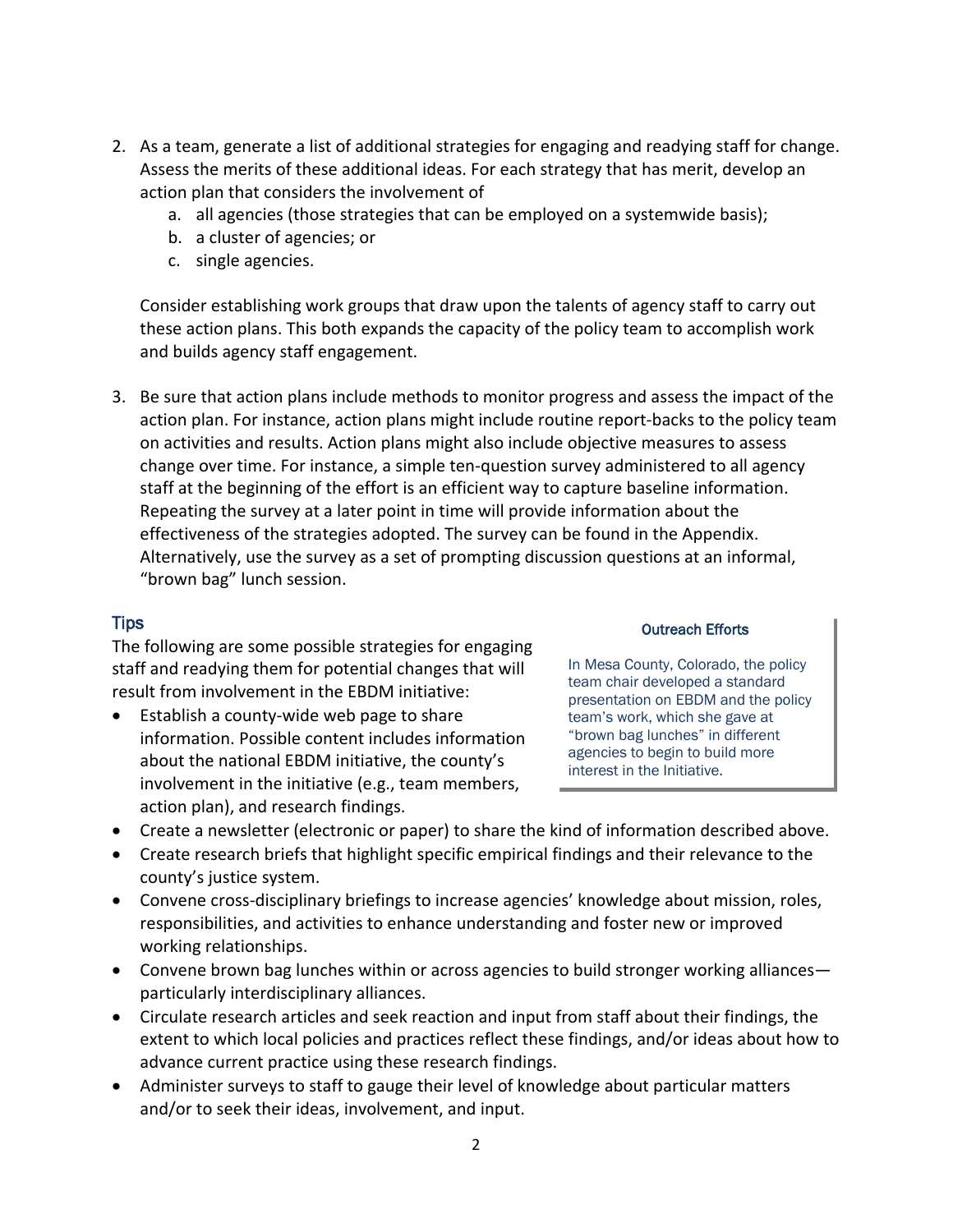- Meaningfully engage mid-level supervisors by asking them to lead certain portions of the agency's EBDM efforts (e.g., convene a meeting of staff to examine the agency's current mission statement and evaluate the extent to which it is consistent with the policy team's vision for the local justice system; recommend modifications to the mission statement as appropriate; identify specific ways the agency's work supports the system-wide vision; engage supervisors in the policy and practice analysis process; engage supervisors in the process of assessing line staff knowledge and skills around the core competencies of correctional practice).
- Convene ad hoc work groups (within or across agencies; of mixed or same level of authority) to take on specific pieces of work in support of the policy team's action plan.
- Conduct briefings at staff meetings to share and dialogue about research findings, the EBDM initiative, and/or case study materials from colleague communities that have had success in risk and harm reduction efforts.
- Hold brainstorming or focus group sessions to explore discreet ideas or problems (e.g., Which harm reduction measures should our community strive for? How might community members be more substantively educated about matters related to the justice system? How might certain kinds of information be shared with other system actors more effectively in the future?).
- Prepare communications materials (e.g., vision statements, statement of values, research findings, etc.) and post visibly in agency lobbies, meeting rooms, and staff offices. Create a local "identity" related to the EBDM work.

### Example: Ramsey County, Minnesota, EBDM Awareness Event

On March 9, 2011, the Ramsey County, Minnesota, EBDM policy team hosted a half-day awareness event. The primary goal of the event was to raise awareness of the EBDM initiative among key stakeholders and their staff. More than 200 people attended the event from all levels of key agencies, including law enforcement, corrections, courts, public defender, city and county prosecution, county commission, and state criminal justice agencies. National experts Mark Carey and Frank Domurad, from The Carey Group, were faculty for the event; they presented information about the Framework and the rationale for it, as well as key principles of evidence-based practices.

Prior to the event, the Ramsey County EBDM Education Subcommittee took on the charge of identifying those to be invited, sending out "hold the date" announcements, certifying the event for Continuing Education Units (CEU), developing the goals and agenda, identifying faculty, and taking care of all the detailed planning and logistics for the event. EBDM staff also developed press releases and made sure that media were aware of the event. The event began mid-day with a luncheon, followed by a three-hour training session. The EBDM team's map was blown up to wall size and prominently displayed in the meeting room as well as the "One Less…" logos. EBDM policy team members were on hand to answer any questions about the map and initiative. A Ramsey County EBDM brochure and EBP resource listing was provided to all those who attended.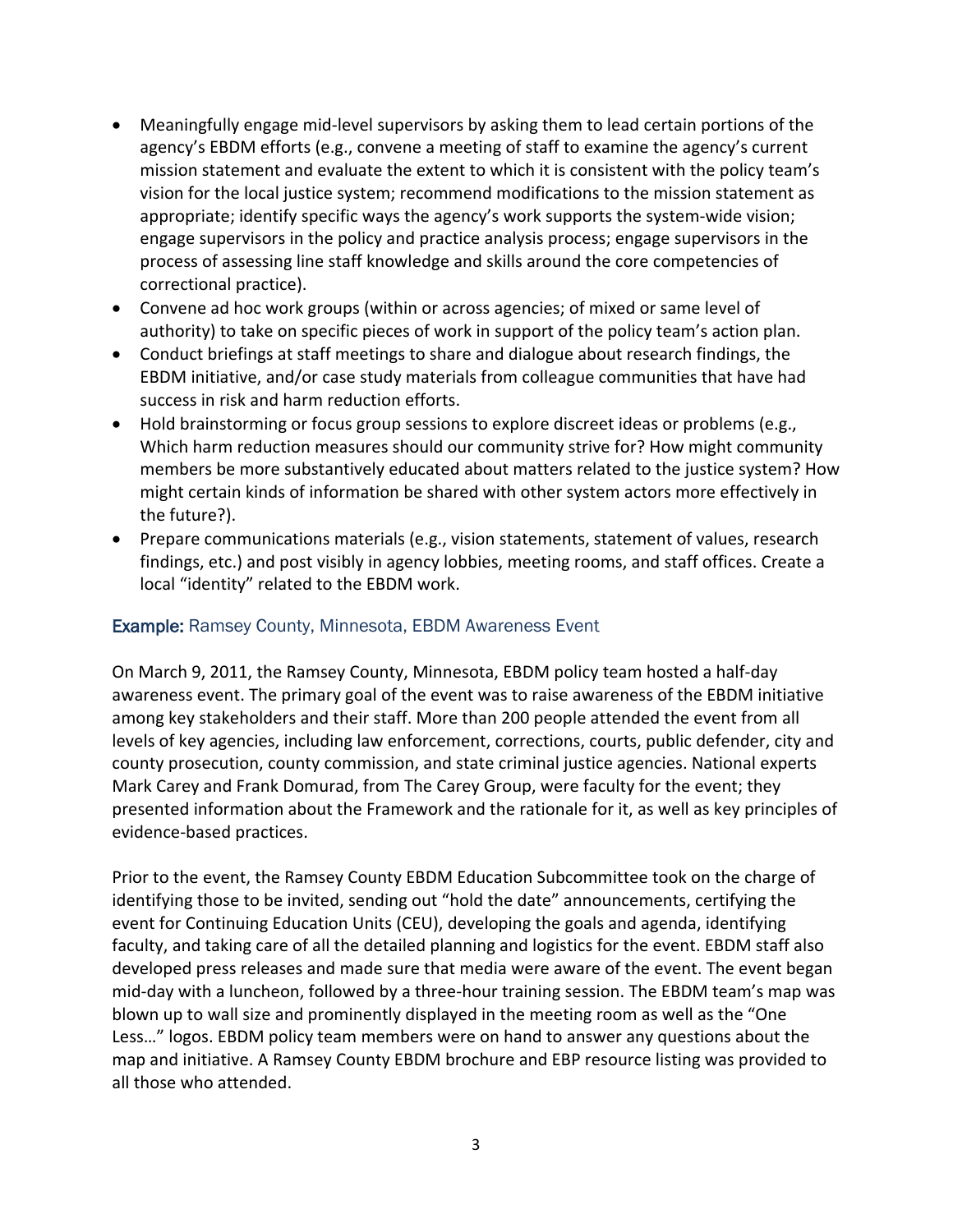During the event, participants were asked to complete a pre- and post-test to gauge their level of awareness and understanding of the EBDM initiative and the principles of evidence-based practices. The pre- and post-test were developed based on the awareness survey in the Starter Kit, and were tailored to their needs:

- Prior to the event, 40% of participants said they were clear about (aware of) the EBDM initiative; after the event, 79% said they were clear about the initiative.
- Prior to the event, only 28% of participants said they were very knowledgeable about evidence-based practices; after the event, 67% said they were very knowledgeable about evidence-based practices.

The event was well received by those in attendance and achieved the goals envisioned by the EBDM policy team. And as a result of the event, several participants signed up to receive regular updates about the project and volunteered to participate on various subcommittees. The EBDM policy team agreed to consider conducting a similar event later on in the effort to announce their implementation plan and to continue to gain the support and participation of all the agencies involved.

# Example: Charlottesville-Albemarle County, Virginia, Staff Engagement Strategy

### **Engaging Our Staff in the EBDM Initiative**

Our overall goal is to engage the staff of the policy team members in the process of evidencebased decision making. The following is the proposed process for educating and engaging the staff:

- 1. Set up meetings at each agency during a regularly scheduled staff meeting or a special staff meeting, with the purpose of addressing the EBDM process.
- 2. Provide a one-pager on the EBDM initiative to the staff when inviting them to the meeting. Ask that they read the information and come to the meeting with ideas about what harm reduction means to them and what activities the policy team should adopt to address the areas of greatest concern.
- 3. Invite someone from another discipline to present with you to show that this is a justice community initiative that all of us are participating in. It is important to demonstrate the collaboration around this process.

Present the PowerPoint describing the Initiative in more detail. Engage staff in a discussion about how you, as a team, are attempting to make key decisions around evidence and research. Then

- a. share the mapping process, vision statement, decision point, etc.
- b. share the action items you are considering for the implementation phase;
- c. ask the staff for their input on the action items;
- d. ask them what evidence or research would help them do their job better; and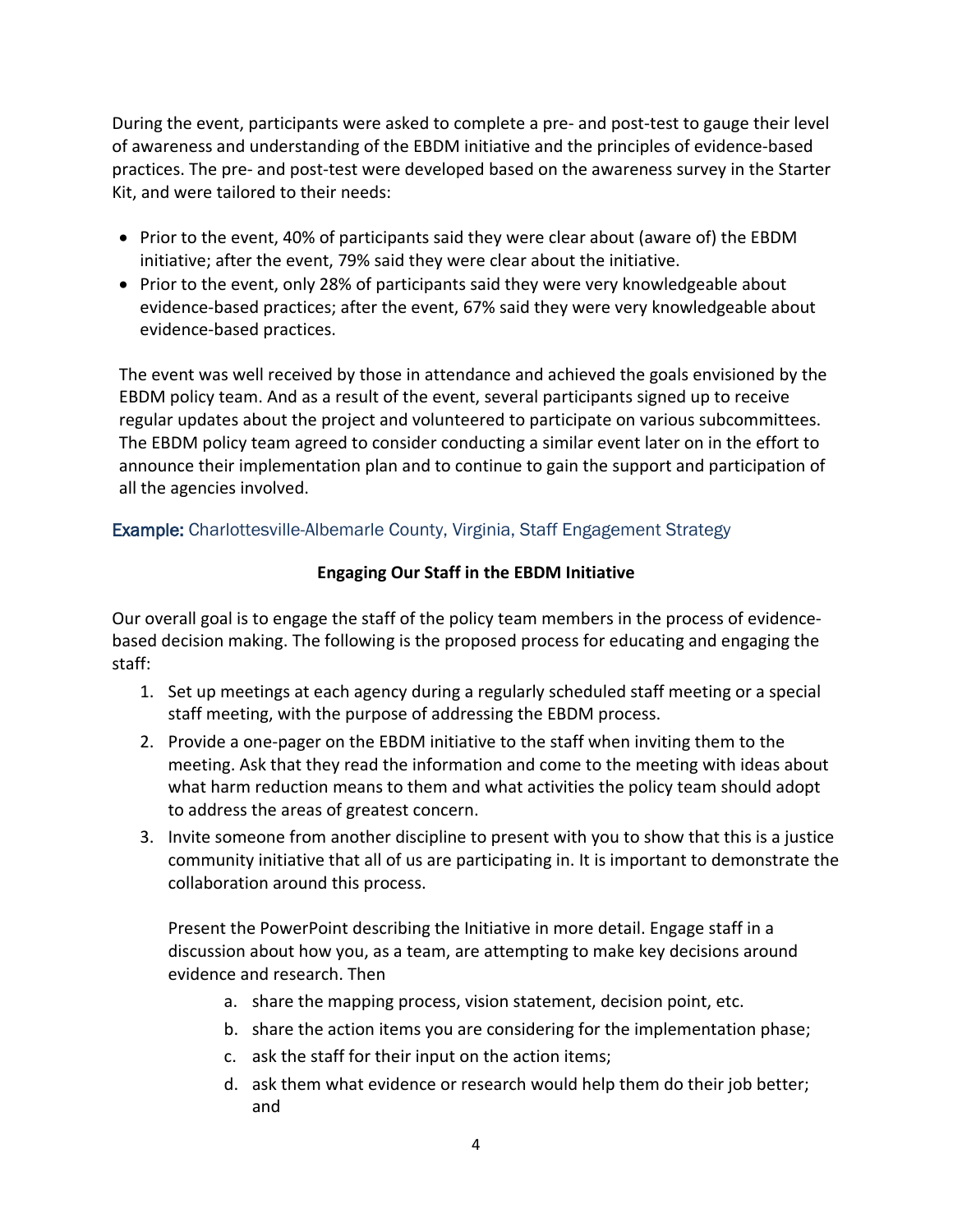e. ask them what they would propose if they could influence what the policy team was considering.

Documents to have at the session include

- copies of the PowerPoint presentation;
- one-page EBDM initiative summaries;
- the vision poster (perhaps laminated...although this would not be a handout);
- the One Less stakeholder brochures; and
- top priorities, proposed activities/research items, and harm reduction measures that the policy team has tentatively selected.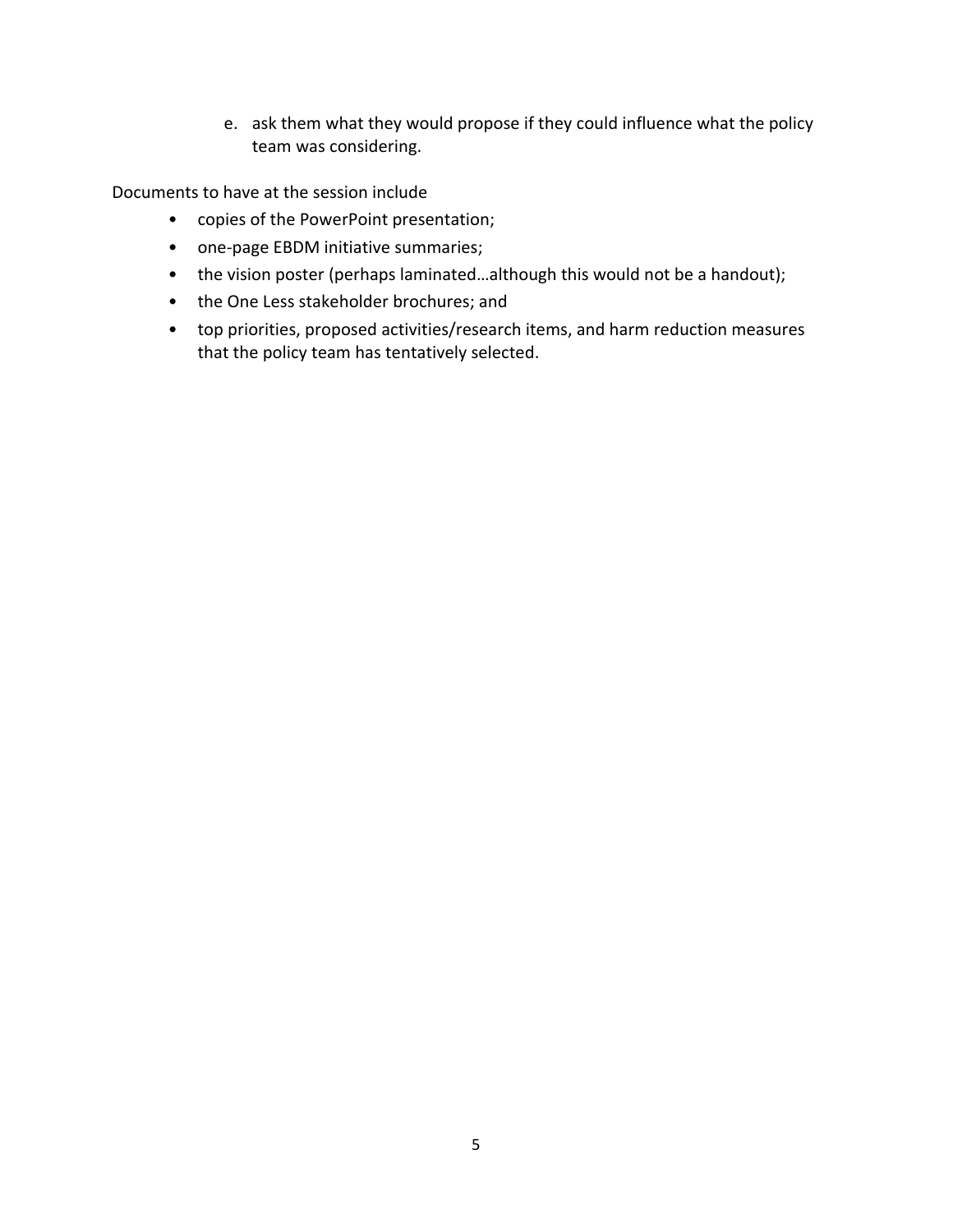# Appendix: Sample Survey on Staff Knowledge of and Interest in the EBDM Initiative

Our county is one of many communities across the country participating in the Evidence-Based Decision Making in Local Criminal Justice Systems Initiative. Please take a few minutes to answer the following eight questions regarding our county's participation in this effort.

- 1. Before receiving this survey, were you aware that our county was involved in this initiative?
	- a. Yes, well aware
	- b. Yes, vaguely aware
	- c. No, not aware
- 2. Have you seen any written information about this initiative (e.g., handouts, newsletters, memos, web pages)?
	- a. Yes, I've seen a fair amount of written information about this initiative
	- b. Yes, I've seen some written information about this initiative
	- c. No, I have not seen any written information about this initiative
- 3. To what extent do you feel you understand the purpose of this initiative and some of its potential outcomes?
	- a. I feel clear about the purpose and potential outcomes of our participation in this initiative.
	- b. I have a vague idea about the purpose and potential outcomes of our participation in this initiative.
	- c. I feel unclear about the purpose and potential outcomes of our participation in this initiative.
- 4. To what extent do you feel you would like more information about this initiative?
	- a. I would like more information about this initiative and our county and agency's involvement in it.
	- b. I do not need more information about this initiative and our involvement in it.
- 5. If you indicated in Question 4 that you would like additional information, through what means would you most prefer this information?
	- a. Written information (e.g., memo, newsletter, or documents)
	- b. Staff meeting
	- c. Conversation with supervisor
	- d. Observe a policy team meeting
	- e. Other:
- 6. To what extent do you feel involved in this initiative?
	- a. I feel very involved in this initiative.
	- b. I feel somewhat involved in this initiative.
	- c. I do not feel involved in this Initiative.